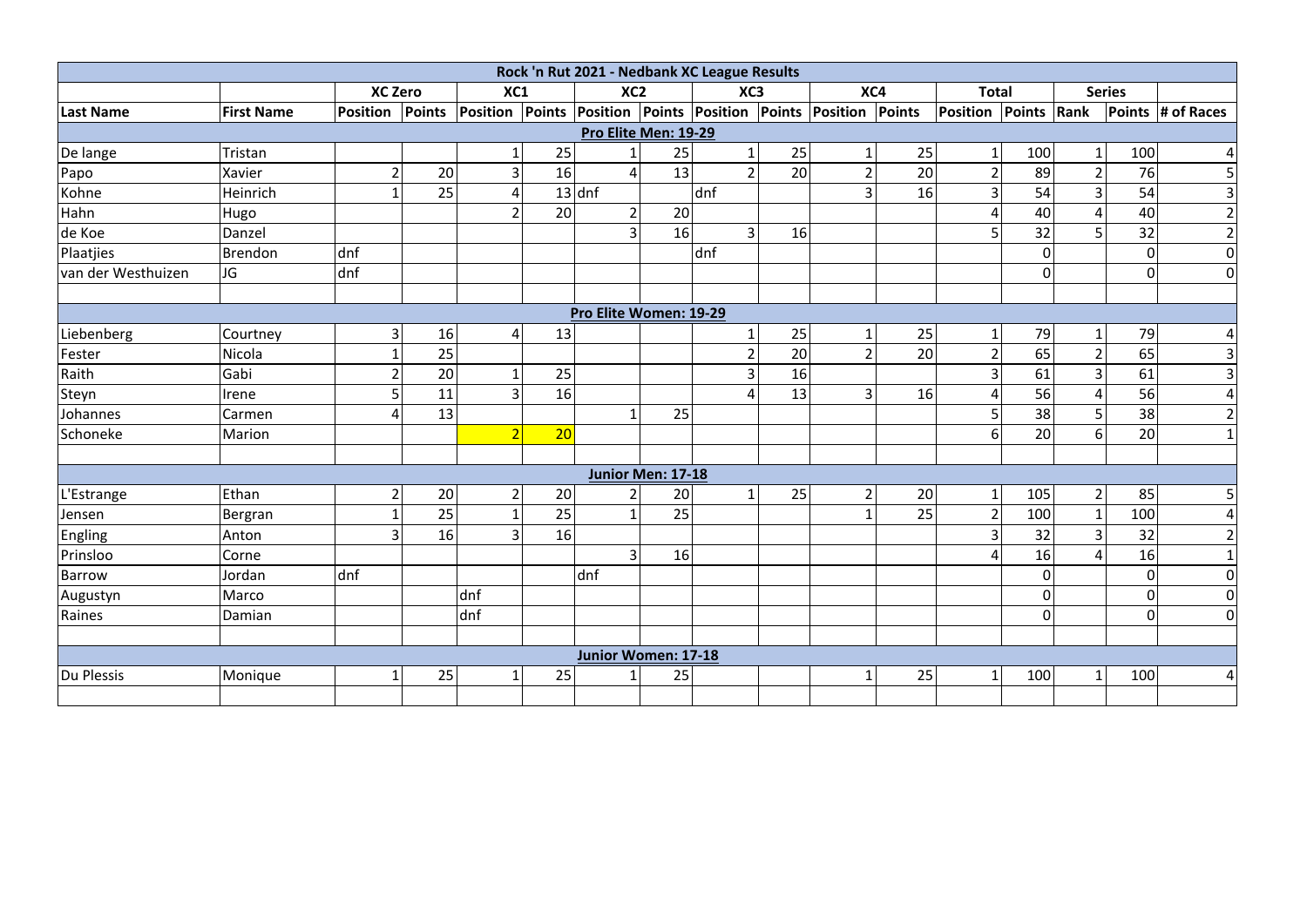|               |                   |                         |                 |                         |                | Rock 'n Rut 2021 - Nedbank XC League Results |                 |                         |                 |                                                                        |                 |                      |                         |                         |                 |                         |
|---------------|-------------------|-------------------------|-----------------|-------------------------|----------------|----------------------------------------------|-----------------|-------------------------|-----------------|------------------------------------------------------------------------|-----------------|----------------------|-------------------------|-------------------------|-----------------|-------------------------|
|               |                   | <b>XC Zero</b>          |                 | XC1                     |                | XC2                                          |                 | XC3                     |                 | XC4                                                                    |                 | <b>Total</b>         |                         | <b>Series</b>           |                 |                         |
| Last Name     | <b>First Name</b> | <b>Position Points</b>  |                 |                         |                |                                              |                 |                         |                 | <b>Position Points Position Points Position Points Position Points</b> |                 | Position Points Rank |                         |                         |                 | Points # of Races       |
|               |                   |                         |                 |                         |                | <b>Sub-vet Men: 30-39</b>                    |                 |                         |                 |                                                                        |                 |                      |                         |                         |                 |                         |
| Prins         | Louis             |                         |                 | $1\vert$                | 25             | $\mathbf{1}$                                 | 25              | $\mathbf 1$             | 25              | $\mathbf{1}$                                                           | 25              | $1\vert$             | 100                     | $\mathbf{1}$            | 100             | 4                       |
| von Wenzel    | Kolya             | $\mathbf{1}$            | 25              | $\overline{3}$          | 16             | $\overline{\mathbf{4}}$                      | 13              | $\mathbf 2$             | 20              | $\overline{2}$                                                         | 20              | $\overline{2}$       | 94                      | $\overline{2}$          | 81              | 5                       |
| Burger        | Hardus            | $\overline{\mathbf{4}}$ |                 | $13$ dnf                |                | 5                                            | 11              | 5 <sup>1</sup>          | 11              | $\overline{4}$                                                         | 13              | $\overline{3}$       | 48                      | $\overline{3}$          | 48              | 4                       |
| Falk          | Michael           |                         |                 |                         |                | $\overline{\mathbf{3}}$                      | 16              | $\overline{3}$          | 16              | $\overline{3}$                                                         | 16              | $\vert$              | 48                      | $\overline{4}$          | 48              | 3                       |
| <b>Burger</b> | <b>Nelius</b>     |                         |                 | $\overline{2}$          | 20             | $\overline{2}$                               | 20              |                         |                 |                                                                        |                 | 5 <sup>1</sup>       | 40                      | 5 <sub>l</sub>          | 40              | $\overline{2}$          |
| Boltman       | Jaco              | $\overline{2}$          | 20              |                         |                |                                              |                 |                         |                 |                                                                        |                 | 6 <sup>1</sup>       | 20                      | 6                       | 20              | $\mathbf{1}$            |
| van Deventer  | Andre             | $\overline{3}$          | 16              |                         |                |                                              |                 |                         |                 |                                                                        |                 | $\overline{7}$       | 16                      | $\overline{7}$          | 16              | $\mathbf{1}$            |
| Wucher        | Tim               |                         |                 |                         |                |                                              |                 | 4                       | 13              |                                                                        |                 | 8 <sup>1</sup>       | 13                      | 8                       | 13              | $\mathbf{1}$            |
| Ananias       | Ananias           |                         |                 |                         |                |                                              |                 | dnf                     |                 |                                                                        |                 |                      | $\mathbf 0$             |                         | $\mathbf 0$     | $\mathbf 0$             |
|               |                   |                         |                 |                         |                |                                              |                 |                         |                 |                                                                        |                 |                      |                         |                         |                 |                         |
|               |                   |                         |                 |                         |                | Sub-vet Women: 30-39                         |                 |                         |                 |                                                                        |                 |                      |                         |                         |                 |                         |
| Doman         | Michelle          | 1                       | 25              |                         |                | 1                                            | 25              | 1                       | 25              | 1                                                                      | 25              | $1\vert$             | 100                     | 1                       | 100             | 4                       |
| Mostert       | Jean-Marie        | $\overline{2}$          | 20              |                         |                | $\overline{2}$                               | 20              |                         |                 |                                                                        |                 | $\overline{2}$       | 40                      | $\overline{2}$          | 40              | $\overline{2}$          |
| Prins         | Hester            |                         |                 |                         |                |                                              |                 |                         |                 | $\overline{2}$                                                         | 20              | 3 <sup>1</sup>       | 20                      | $\overline{3}$          | 20              | $\mathbf{1}$            |
|               |                   |                         |                 |                         |                |                                              |                 |                         |                 |                                                                        |                 |                      |                         |                         |                 |                         |
|               |                   |                         |                 |                         |                | Veteran Men: 40-49                           |                 |                         |                 |                                                                        |                 |                      |                         |                         |                 |                         |
| Du Toit       | Hans              | 1                       | 25              | $\mathbf{1}$            | 25             | 1                                            | 25              | 1                       | 25              | $\overline{2}$                                                         | 20              | $\mathbf{1}$         | 120                     | 1                       | 100             | 5                       |
| Maresh        | Vernon            | 3                       | 16              | $\overline{\mathbf{4}}$ | 13             | $\overline{5}$                               | $\overline{11}$ | $\overline{\mathbf{3}}$ | 16              | $\mathbf{1}$                                                           | 25              | $\overline{2}$       | 81                      | $\overline{\mathbf{3}}$ | 70              | 5                       |
| Heymann       | Mannie            | $\overline{2}$          | 20              | $\overline{2}$          | 20             | $\overline{2}$                               | $\overline{20}$ | $\overline{5}$          | 11              |                                                                        |                 | $\overline{3}$       | $\overline{71}$         | $\overline{2}$          | 71              | $\overline{4}$          |
| Steyn         | Alwyn Philip      | $\overline{\mathbf{4}}$ | $\overline{13}$ |                         |                | $\overline{6}$                               | 9               | $\overline{2}$          | $\overline{20}$ | $\mathbf{3}$                                                           | 16              | $\vert$              | $\overline{58}$         | $\overline{4}$          | $\overline{58}$ | 4                       |
| Suren         | Marcel            | 5                       | 11              | 3                       | 16             | $\overline{7}$                               | $\overline{7}$  |                         |                 | 5 <sup>1</sup>                                                         | 11              | $\overline{5}$       | 45                      | $\overline{5}$          | 45              | $\overline{4}$          |
| Grassow       | lan               |                         |                 |                         |                | $\pmb{4}$                                    | 13              | 4                       | 13              | 4                                                                      | 13              | 6 <sup>1</sup>       | 39                      | 6                       | 39              | $\overline{\mathbf{3}}$ |
| Steenkamp     | Fanie             | $\overline{7}$          | $\overline{7}$  | 5                       | 11             | $\overline{3}$                               | 16              |                         |                 |                                                                        |                 | $\overline{7}$       | 34                      | $\overline{7}$          | $\overline{34}$ | $\mathsf{3}$            |
| Spath         | Mark              | 9                       | $\overline{3}$  | $\overline{6}$          | $\overline{9}$ |                                              |                 |                         |                 |                                                                        |                 | 8 <sup>1</sup>       | 12                      | 8                       | 12              | $\mathbf 2$             |
| Rowles        | Andrew            | 6                       | 9               |                         |                |                                              |                 |                         |                 |                                                                        |                 | $\overline{9}$       | 9                       | 9                       | 9               | $\mathbf{1}$            |
| van Deventer  | Andre             |                         |                 | $\overline{7}$          | $\overline{7}$ |                                              |                 |                         |                 |                                                                        |                 | 10                   | $\overline{7}$          | 10                      | $\overline{7}$  | $\mathbf 1$             |
| Borg          | Leander           | 8                       | 5               |                         |                |                                              |                 |                         |                 |                                                                        |                 | $\overline{11}$      | 5                       | 11                      | 5               | $\mathbf{1}$            |
| Marais        | Jacques           |                         |                 |                         |                | 8                                            | 5               |                         |                 |                                                                        |                 | 12                   | 5                       | 12                      | 5               | 1                       |
| Vivier        | Allen             |                         |                 |                         |                | 9                                            | 3               |                         |                 |                                                                        |                 | 13                   | $\overline{\mathbf{3}}$ | 13                      | $\overline{3}$  | $\mathbf{1}$            |
|               |                   |                         |                 |                         |                |                                              |                 |                         |                 |                                                                        |                 |                      |                         |                         |                 |                         |
|               |                   |                         |                 |                         |                | Veteran Women: 40-49                         |                 |                         |                 |                                                                        |                 |                      |                         |                         |                 |                         |
| Schoneke      | Marion            | $\mathbf{1}$            |                 | $25*1$                  | 25             |                                              |                 | $\overline{2}$          | 20              | $\overline{2}$                                                         | 20              | 1                    | 90                      | $\mathbf{1}$            | 90              | 4                       |
| Grassow       | Elanor            |                         |                 |                         |                | $\mathbf 1$                                  | 25              | $\mathbf{1}$            | $\overline{25}$ | $\mathbf{1}$                                                           | $\overline{25}$ | $\overline{2}$       | $\overline{75}$         | $\overline{2}$          | $\overline{75}$ | $\overline{3}$          |
| Borchert      | Maike             | $\overline{2}$          |                 | $20*2$                  | 20             | $\mathbf 2$                                  | 20              | 4                       | 13              |                                                                        |                 | 3 <sup>1</sup>       | 73                      | $\overline{\mathbf{3}}$ | 73              | $\overline{4}$          |
| Steenkamp     | Anneke            | 3                       | 16              |                         |                | 3                                            | 16              | $\overline{3}$          | 16              |                                                                        |                 | 4                    | 48                      | $\overline{4}$          | 48              | 3                       |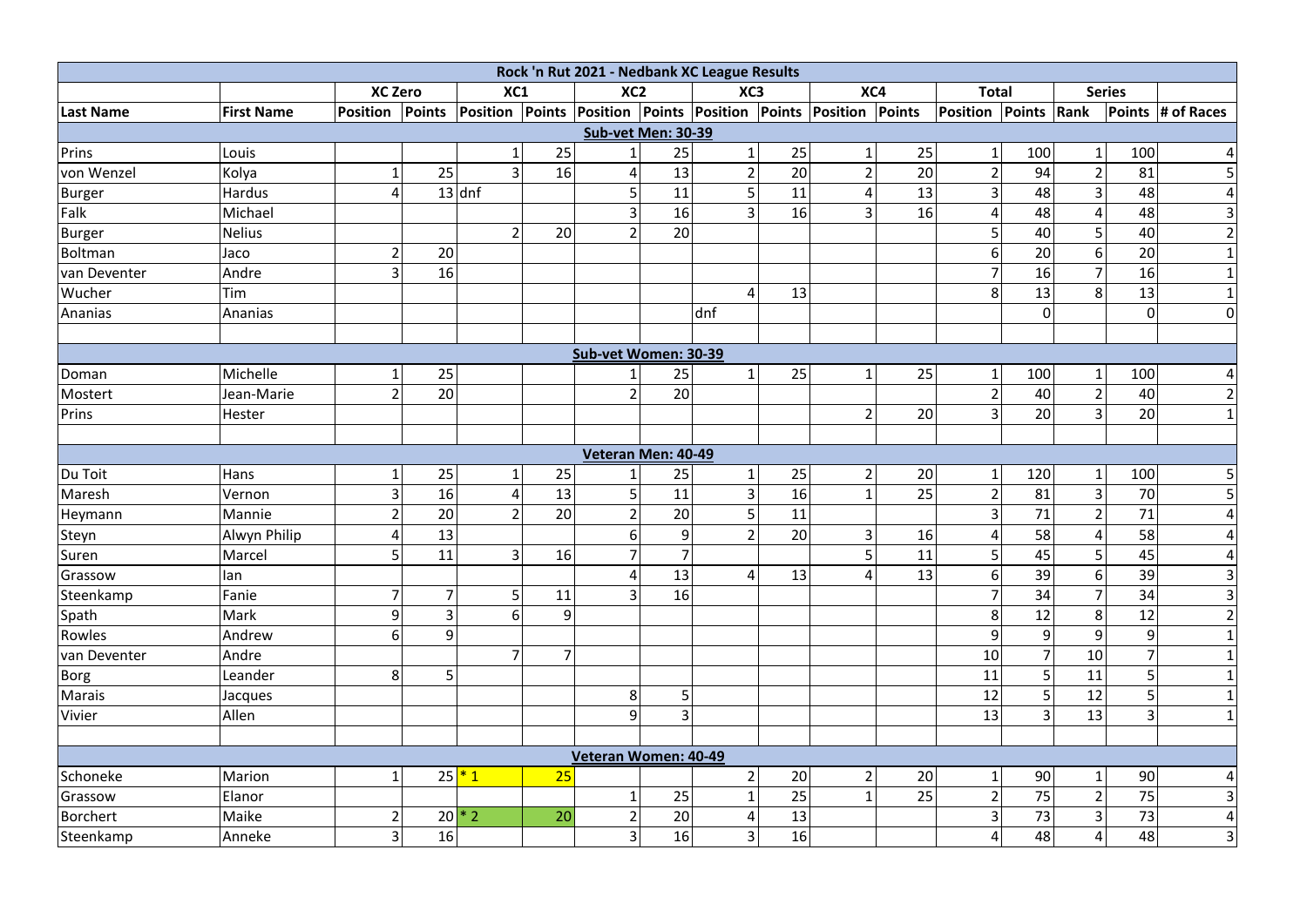|                  |                   |                |                 |                |                |                                 |                 | Rock 'n Rut 2021 - Nedbank XC League Results |                 |                         |                 |                |                 |                         |                 |                         |
|------------------|-------------------|----------------|-----------------|----------------|----------------|---------------------------------|-----------------|----------------------------------------------|-----------------|-------------------------|-----------------|----------------|-----------------|-------------------------|-----------------|-------------------------|
|                  |                   | <b>XC Zero</b> |                 | XC1            |                | XC <sub>2</sub>                 |                 | XC <sub>3</sub>                              |                 | XC4                     |                 | <b>Total</b>   |                 |                         | <b>Series</b>   |                         |
| <b>Last Name</b> | <b>First Name</b> | Position       | Points          | Position       |                | Points Position Points Position |                 |                                              | <b>Points</b>   | Position                | Points          | Position       | Points          | Rank                    |                 | Points # of Races       |
|                  |                   |                |                 |                |                |                                 |                 |                                              |                 |                         |                 |                |                 |                         |                 |                         |
|                  |                   |                |                 |                |                | Master Men: 50-59               |                 |                                              |                 |                         |                 |                |                 |                         |                 |                         |
| Du Plessis       | <b>Nick</b>       | $\overline{2}$ | 20              | $\overline{2}$ | 20             | $\mathbf{1}$                    | 25              |                                              |                 | $\overline{2}$          | 20              | $\mathbf{1}$   | 85              | $1\vert$                | 85              | 4                       |
| Chase            | Greg              | $\mathbf{1}$   | $\overline{25}$ |                |                |                                 |                 | $\mathbf{1}$                                 | 25              |                         | $\overline{25}$ | $\overline{2}$ | $\overline{75}$ | $\overline{2}$          | $\overline{75}$ | 3                       |
| Hahn             | Carl              | 3              | 16              | $\mathbf{1}$   | 25             | $\mathsf 3$                     | 16              |                                              |                 |                         |                 | 3              | $\overline{57}$ | $\overline{3}$          | 57              | 3                       |
| Bohlke           | Stefan            | 4              | 13              |                |                | $\overline{2}$                  | $\overline{20}$ | $\overline{2}$                               | 20              |                         |                 | 4              | 53              | 4                       | 53              | $\mathbf{3}$            |
| Peens            | Louis             |                |                 | 5              | 11             | $\overline{\mathbf{4}}$         | 13              | 4                                            | 13              | $\overline{\mathbf{3}}$ | 16              | 5 <sub>l</sub> | 53              | 5 <sup>1</sup>          | 53              | 4                       |
| Serrer           | <b>Nils</b>       | 8              | 5               | 6              | $\mathsf g$    | $\overline{7}$                  | $\overline{7}$  | 5                                            | 11              | 4                       | 13              | 6 <sup>1</sup> | 45              | 6                       | 40              | 5                       |
| van Doorn        | Stefan            | 5              | 11              | $\overline{3}$ | 16             |                                 |                 | 3                                            | $\overline{16}$ |                         |                 | $\overline{7}$ | 43              | $\overline{7}$          | 43              | $\overline{\mathbf{3}}$ |
| Adrian           | Rolf              | 6              | 9               |                |                | 6                               | 9               |                                              |                 |                         |                 | 8 <sup>1</sup> | 18              | 8                       | 18              | $\mathbf 2$             |
| Waldtschmidt     | Ekki              |                | $\overline{7}$  | $\overline{7}$ | $\overline{7}$ |                                 |                 |                                              |                 |                         |                 | $\overline{9}$ | 14              | 9                       | 14              | $\overline{2}$          |
| Swanepoel        | Mike              |                |                 | $\overline{4}$ | 13             |                                 |                 |                                              |                 |                         |                 | 10             | 13              | 10                      | 13              | $\mathbf{1}$            |
| <b>Boshoff</b>   | Sarel             |                |                 |                |                | 5                               | 11              |                                              |                 |                         |                 | 11             | 11              | 11                      | 11              | $\mathbf{1}$            |
|                  |                   |                |                 |                |                |                                 |                 |                                              |                 |                         |                 |                |                 |                         |                 |                         |
|                  |                   |                |                 |                |                | <b>Master Women: 50-59</b>      |                 |                                              |                 |                         |                 |                |                 |                         |                 |                         |
| Huysamen         | Mandy             | $\mathbf{1}$   | 25              | $\mathbf 1$    | 25             | $\mathbf{1}$                    | 25              | $1\vert$                                     | 25              |                         |                 | $\mathbf{1}$   | 100             | $\mathbf{1}$            | 100             | 4                       |
| Janik            | Carolin           |                |                 | $\overline{2}$ | 20             | $\overline{2}$                  | 20              |                                              |                 |                         |                 | $\overline{2}$ | 40              | $\overline{2}$          | 40              | $\overline{2}$          |
| Bronner          | Willa             |                |                 |                |                |                                 |                 | $\overline{2}$                               | 20              |                         |                 | 3              | 20              |                         | 20              | $\mathbf{1}$            |
|                  |                   |                |                 |                |                |                                 |                 |                                              |                 |                         |                 |                |                 |                         |                 |                         |
|                  |                   |                |                 |                |                | <b>Grand Master Men: 60+</b>    |                 |                                              |                 |                         |                 |                |                 |                         |                 |                         |
| Graf             | Roland            | 1              | 25              | 1              | 25             |                                 |                 | $\mathbf{1}$                                 | 25              | 1                       | 25              | $\mathbf{1}$   | 100             | 1                       | 100             | 4                       |
| Brueckner        | Andreas           | $\overline{2}$ | 20              | $\overline{2}$ | 20             |                                 |                 |                                              |                 | $\overline{3}$          | 16              | $\overline{2}$ | 56              | $\overline{2}$          | 56              | $\overline{3}$          |
| Soutschka        | Thomas            | 3              | 16              |                |                | $\mathbf 2$                     | 20              | 3                                            | 16              |                         |                 | $\overline{3}$ | 52              | $\overline{3}$          | 52              | $\overline{3}$          |
| Bassingthwaighte | Tony              |                |                 |                |                | $\mathbf{1}$                    | 25              |                                              |                 | $\overline{2}$          | 20              | 4              | 45              | $\overline{4}$          | 45              | $\overline{2}$          |
| Taljaard         | Renier            |                |                 |                |                |                                 |                 | $\overline{2}$                               | 20              |                         |                 | 5 <sup>1</sup> | 20              | 5                       | 20              | $\mathbf{1}$            |
|                  |                   |                |                 |                |                |                                 |                 |                                              |                 |                         |                 |                |                 |                         |                 |                         |
|                  |                   |                |                 |                |                | <b>Grand Master Women: 60+</b>  |                 |                                              |                 |                         |                 |                |                 |                         |                 |                         |
| Graf             | <b>Berrit</b>     |                | 25              | $\mathbf{1}$   | 25             | 1                               | 25              | 1                                            | 25              |                         | 25              | $\mathbf{1}$   | 125             |                         | 100             | 5                       |
| Harper           | Sally             | $\overline{2}$ | 20              |                |                |                                 |                 |                                              |                 |                         |                 | $\overline{2}$ | 20              | $\overline{2}$          | 20              | $\mathbf{1}$            |
|                  |                   |                |                 |                |                |                                 |                 |                                              |                 |                         |                 |                |                 |                         |                 |                         |
|                  |                   |                |                 |                |                | Rhino Men (>90kg)               |                 |                                              |                 |                         |                 |                |                 |                         |                 |                         |
| Stehle           | Mark              |                |                 | $\mathbf{1}$   | 25             | $\mathbf 1$                     | 25              |                                              |                 |                         |                 | 1 <sup>1</sup> | 50              | $1\overline{ }$         | 50              | $\overline{2}$          |
| Lambert          | Fana              | $\overline{2}$ |                 | $20$ dnf       |                | $\overline{2}$                  | $\overline{20}$ |                                              |                 |                         |                 | $\overline{2}$ | 40              | $\overline{2}$          | 40              | $\overline{2}$          |
| LeRiche          | Pieter            |                | $\overline{25}$ |                |                |                                 |                 |                                              |                 |                         |                 | $\overline{3}$ | 25              | $\overline{\mathbf{3}}$ | $\overline{25}$ | $\mathbf 1$             |
| de Beer          | Johan             |                |                 |                |                | $\mathsf 3$                     | 16              |                                              |                 |                         |                 | $\overline{4}$ | 16              | $\overline{4}$          | 16              | $\mathbf{1}$            |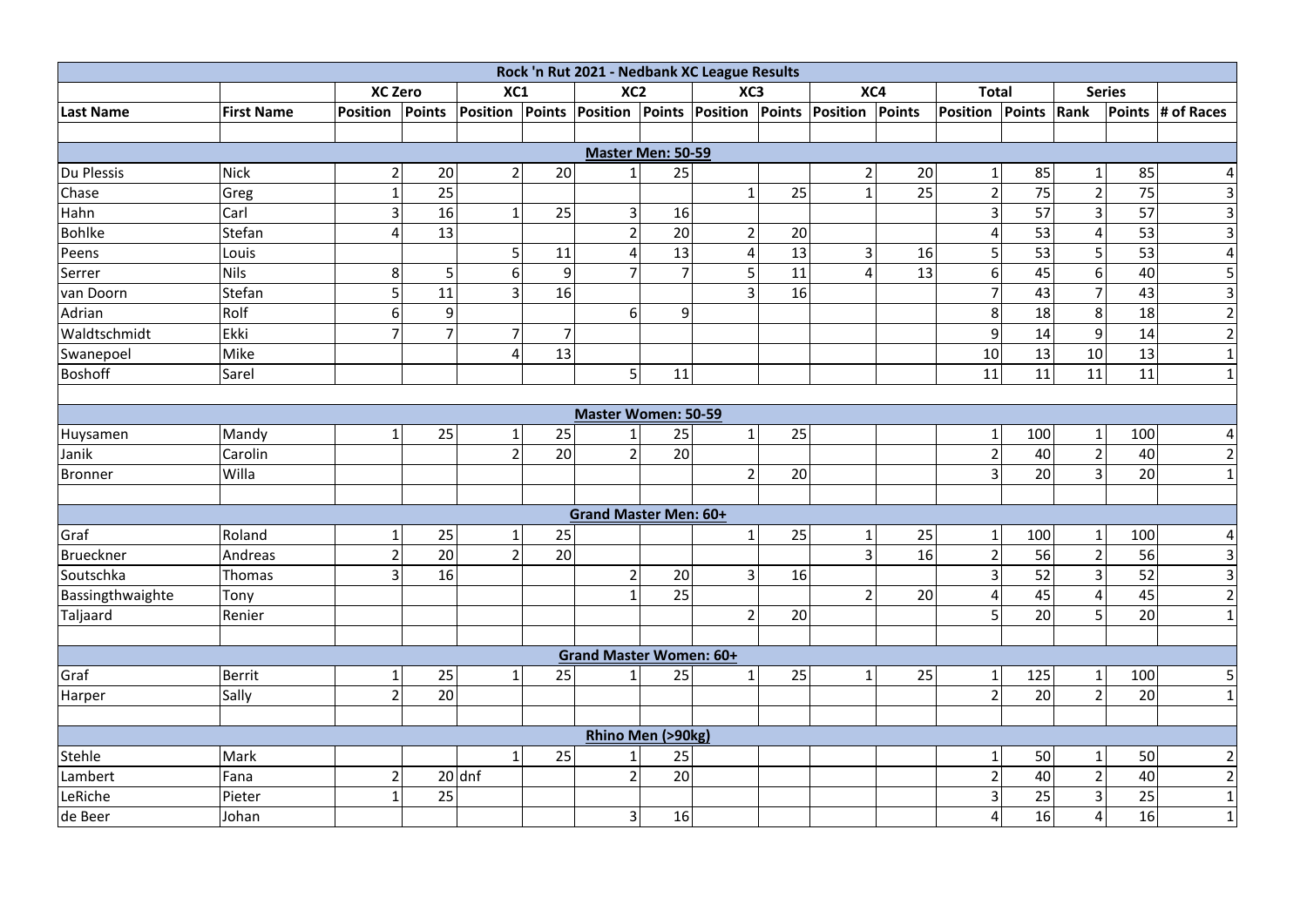|                  |                   |                 |                |                |                | Rock 'n Rut 2021 - Nedbank XC League Results    |                        |                |                |                 |    |                      |                 |                 |                 |                   |
|------------------|-------------------|-----------------|----------------|----------------|----------------|-------------------------------------------------|------------------------|----------------|----------------|-----------------|----|----------------------|-----------------|-----------------|-----------------|-------------------|
|                  |                   | <b>XC Zero</b>  |                | XC1            |                | XC <sub>2</sub>                                 |                        | XC3            |                | XC4             |    | <b>Total</b>         |                 |                 | <b>Series</b>   |                   |
| <b>Last Name</b> | <b>First Name</b> | <b>Position</b> | Points         |                |                | Position Points Position Points Position Points |                        |                |                | Position Points |    | Position Points Rank |                 |                 |                 | Points # of Races |
|                  |                   |                 |                |                |                |                                                 |                        |                |                |                 |    |                      |                 |                 |                 |                   |
|                  |                   |                 |                |                |                |                                                 | <b>E-Bike Open Men</b> |                |                |                 |    |                      |                 |                 |                 |                   |
| Heigan           | Billy             |                 |                |                |                |                                                 | 20                     | $\mathbf{1}$   | 25             | $\overline{2}$  | 20 | $1\vert$             | 65              |                 | 65              | 3                 |
| Lowe             | Michael           | $\mathbf{1}$    | 25             |                |                | 3                                               | 16                     |                |                |                 |    | $\overline{2}$       | 41              | $\overline{2}$  | 41              | $\mathbf 2$       |
| Heymann          | Mannie            |                 |                |                |                | $\mathbf{1}$                                    | 25                     |                |                |                 |    | $\overline{3}$       | 25              | 3               | 25              | 1                 |
| Suren            | Roger             |                 |                |                |                |                                                 |                        |                |                |                 | 25 | $\overline{4}$       | 25              | 4               | 25              | $\mathbf{1}$      |
| van Greunen      | Frikkie           | $\overline{2}$  | 20             |                |                |                                                 |                        |                |                |                 |    | $\overline{5}$       | 20              | 51              | 20              | $\mathbf{1}$      |
| Waldschmidt      | Eckhardt          |                 |                |                |                | 4                                               | 13                     |                |                |                 |    | $6\vert$             | 13              | $6 \mid$        | 13              | $\mathbf{1}$      |
|                  |                   |                 |                |                |                |                                                 |                        |                |                |                 |    |                      |                 |                 |                 |                   |
|                  |                   |                 |                |                |                |                                                 | <b>Marathon Men</b>    |                |                |                 |    |                      |                 |                 |                 |                   |
| Lambert          | Pierre            | 1               | 25             | $1\vert$       | 25             |                                                 | 25                     | $\overline{2}$ | 20             | 1               | 25 | $1\vert$             | 120             |                 | 100             | 5                 |
| Du Plessies      | Christopher       | 3               | 16             | 4              | 13             | $\overline{3}$                                  | 16                     |                | 25             | 4               | 13 | $\overline{2}$       | 83              | 3               | 70              | 5                 |
| Mostert          | Jean Louis        | $\overline{2}$  | 20             | 2              | 20             |                                                 |                        | 3              | 16             | 3               | 16 | $\overline{3}$       | $\overline{72}$ |                 | 72              | $\overline{4}$    |
| de Jager         | Andre             |                 |                |                |                | $\overline{2}$                                  | 20                     |                |                |                 | 20 | 4                    | 40              | 4               | 40              | $\overline{2}$    |
| Augustyn         | Marco             |                 |                |                |                | 4                                               | 13                     | 4              | 13             | 5               | 11 | $\overline{5}$       | 37              | 5               | 37              | $\overline{3}$    |
| Baartman         | Mike Snr          | 5               | 11             | 8              | 5              | 5                                               | 11                     |                |                |                 |    | 6 <sup>1</sup>       | $\overline{34}$ | 6               | 34              | $\overline{4}$    |
| Wiese            | Werner            | Δ               | 13             | 6              | $\overline{9}$ |                                                 |                        |                |                |                 |    | $\overline{7}$       | $\overline{22}$ |                 | $\overline{22}$ | $\overline{2}$    |
| Coetzee          | Philip            | 6               | 9              |                |                |                                                 |                        | 5              | 11             |                 |    | 8 <sup>1</sup>       | 20              | 8               | 20              | $\overline{2}$    |
| Marais           | Jacques           |                 |                | 3 <sup>1</sup> | 16             |                                                 |                        |                |                |                 |    | $\overline{9}$       | 16              | 9               | 16              | $\mathbf{1}$      |
| Roeber           | Erich             | $\overline{7}$  | $\overline{7}$ |                |                | 6                                               | 9                      |                |                |                 |    | 10                   | 16              | 10              | 16              | $\mathbf 2$       |
| Greef            | Reino             |                 |                | $\overline{7}$ | $\overline{7}$ |                                                 |                        |                |                | 6 <sup>1</sup>  | 9  | 11                   | 16              | 11              | 16              | $\mathbf 2$       |
| <b>Brueckner</b> | <b>Nico</b>       |                 |                |                |                | 7                                               |                        | 8              | 5              |                 |    | 12                   | 12              | 12              | 12              | $\overline{2}$    |
| Raines           | Damian            |                 |                |                |                | 8                                               |                        | $\overline{7}$ | $\overline{7}$ |                 |    | 13                   | $\overline{12}$ | $\overline{13}$ | $\overline{12}$ | $\overline{2}$    |
| Barrow           | Jordan            |                 |                | 5              | 11             |                                                 |                        |                |                |                 |    | 14                   | 11              | 14              | 11              | $\mathbf 1$       |
| Huisamen         | Andre             |                 |                |                |                |                                                 |                        | 6              | 9              |                 |    | 15                   | $\overline{9}$  | 15              | $\mathsf g$     | $\mathbf{1}$      |
| <b>Bronner</b>   | Wimpie            |                 |                |                |                |                                                 |                        |                |                | 8 <sup>1</sup>  | 5  | 16                   | 5               | 16              | 5               | $\mathbf{1}$      |
| Penderis         | Johan             |                 |                |                |                |                                                 |                        |                |                | 9               | 3  | 17                   | $\vert$ 3       | 17              | $\overline{3}$  | $\mathbf{1}$      |
| Soutscha         | Thomas            |                 |                | dnf            |                |                                                 |                        |                |                |                 |    |                      | $\mathbf 0$     |                 | $\Omega$        | $\mathbf 0$       |
|                  |                   |                 |                |                |                |                                                 |                        |                |                |                 |    |                      |                 |                 |                 |                   |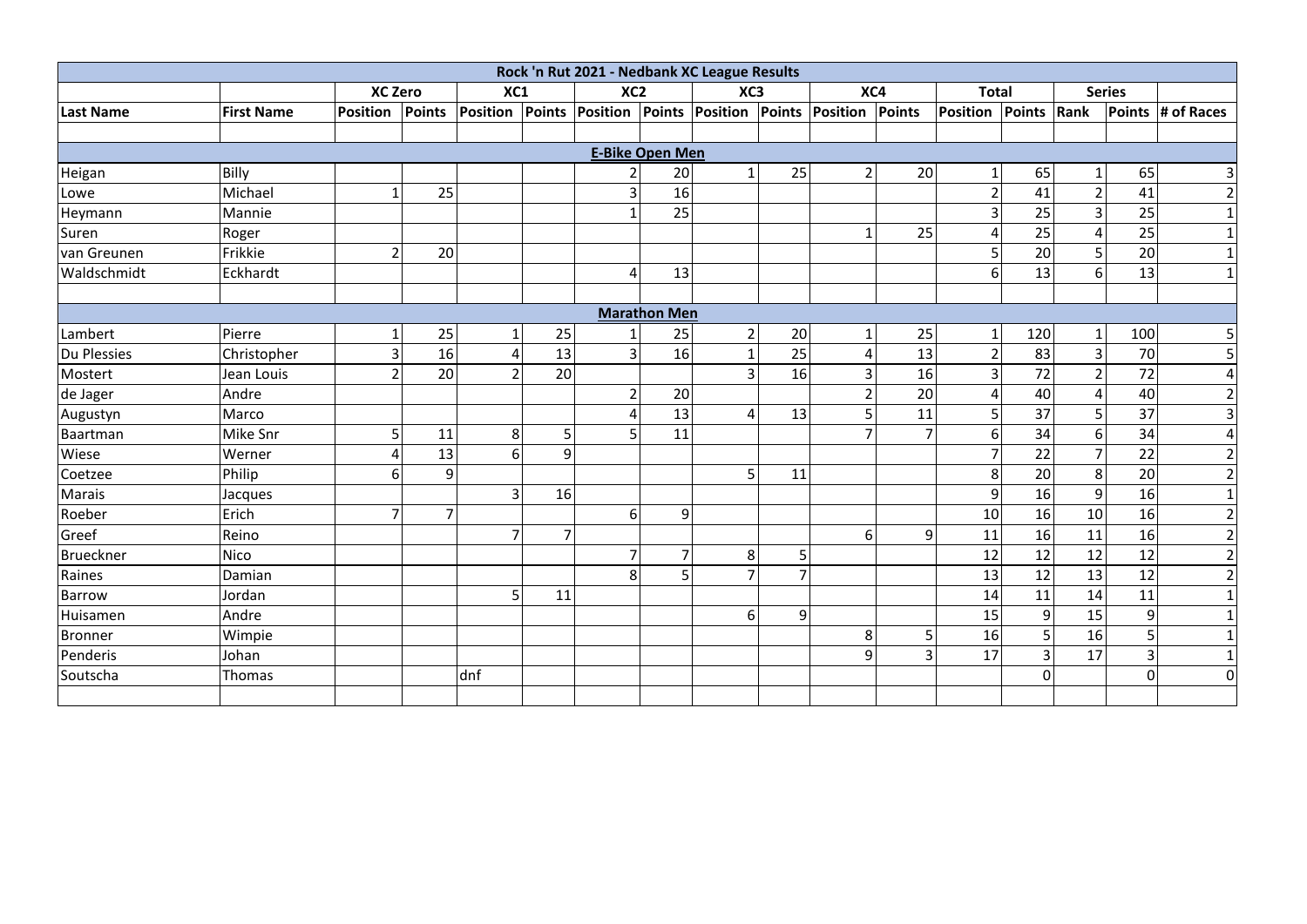| Rock 'n Rut 2021 - Nedbank XC League Results |                   |                 |                 |                |                |                              |                 |                 |    |                                                                 |    |                      |                 |                |     |                   |
|----------------------------------------------|-------------------|-----------------|-----------------|----------------|----------------|------------------------------|-----------------|-----------------|----|-----------------------------------------------------------------|----|----------------------|-----------------|----------------|-----|-------------------|
|                                              |                   | <b>XC Zero</b>  |                 | XC1            |                | XC <sub>2</sub>              |                 | XC <sub>3</sub> |    | XC4                                                             |    | <b>Total</b>         |                 | <b>Series</b>  |     |                   |
| <b>Last Name</b>                             | <b>First Name</b> | <b>Position</b> | <b>Points</b>   |                |                |                              |                 |                 |    | Position Points Position Points Position Points Position Points |    | Position Points Rank |                 |                |     | Points # of Races |
|                                              |                   |                 |                 |                |                | <b>Marathon Women</b>        |                 |                 |    |                                                                 |    |                      |                 |                |     |                   |
| Janse v Vuuren                               | Bianca            | 2               | 20              |                |                | 3                            | 16              | $\overline{2}$  | 20 | 2                                                               | 20 | $1\vert$             | 76              |                | 76  | 4                 |
| Suren                                        | Claudia           | 3               | 16              | $\overline{2}$ | 20             | 5                            | 11              |                 |    | $\overline{3}$                                                  | 16 | 2 <sup>1</sup>       | 63              | $\overline{2}$ | 63  | $\overline{4}$    |
| <b>Beulker</b>                               | Christiane        |                 |                 |                |                | $\overline{2}$               | $\overline{20}$ | 1               | 25 |                                                                 |    | $\overline{3}$       | 45              | 3              | 45  | $\overline{2}$    |
| Rowland                                      | Cindy             | 1               | 25              |                |                | 4                            | 13              |                 |    |                                                                 |    |                      | $\overline{38}$ | 4              | 38  | $\overline{2}$    |
| <b>Borchert</b>                              | Maike             |                 |                 | $\mathbf{1}$   | 25             |                              |                 |                 |    |                                                                 |    | 5                    | $\overline{25}$ | 51             | 25  | $\mathbf{1}$      |
| Hennes                                       | Rosie             |                 |                 |                |                | 1                            | 25              |                 |    |                                                                 |    | $6\overline{6}$      | 25              | 6              | 25  | $\mathbf 1$       |
| <b>Bronner</b>                               | Willa             |                 |                 |                |                |                              |                 |                 |    |                                                                 | 25 | $\overline{7}$       | 25              |                | 25  | $\mathbf 1$       |
| Dolle                                        | Lena              |                 |                 |                |                |                              |                 | 3               | 16 |                                                                 |    | $\mathbf{8}$         | $\overline{16}$ | 8              | 16  | $\mathbf 1$       |
| Viljoen                                      | Corlet            |                 |                 |                |                |                              |                 |                 | 13 |                                                                 |    | $\overline{9}$       | 13              | $\overline{9}$ | 13  | $\mathbf{1}$      |
| Viljoen                                      | Shanay            |                 |                 |                |                |                              |                 | 5               | 11 |                                                                 |    | 10                   | 11              | 10             | 11  | $\mathbf 1$       |
| Hayes                                        | Adel              |                 |                 |                |                | 6                            | 9               |                 |    |                                                                 |    | 11                   | 9               | 11             | 9   | $\mathbf 1$       |
|                                              |                   |                 |                 |                |                |                              |                 |                 |    |                                                                 |    |                      |                 |                |     |                   |
|                                              |                   |                 |                 |                |                | <b>Under 16 Boys: 15-16</b>  |                 |                 |    |                                                                 |    |                      |                 |                |     |                   |
| Lowe                                         | Kevin             | $\overline{3}$  | 16              | $\overline{2}$ | 20             | $\overline{2}$               | 20              | $\mathbf{1}$    | 25 | 1                                                               | 25 | 1 <sup>1</sup>       | 106             | $\overline{2}$ | 90  | 5                 |
| Hahn                                         | Daniel            | 1               | $\overline{25}$ | $\mathbf{1}$   | 25             | $\mathbf{1}$                 | 25              |                 |    | $\overline{2}$                                                  | 20 | 2 <sup>1</sup>       | 95              |                | 95  | $\overline{4}$    |
| Key                                          | Adrian            | $\overline{2}$  | 20              | 3              | 16             |                              |                 | $\overline{2}$  | 20 | $\overline{\mathbf{3}}$                                         | 16 | $\overline{3}$       | 72              | $\overline{3}$ | 72  | 4                 |
| Roeber                                       | Oskar             | Δ               | 13              | 4              | 13             | 3                            | 16              | 3               | 16 | 4                                                               | 13 | $\overline{4}$       | 71              | 4              | 58  | 5                 |
| van der Westhuizen                           | Theuns            | 5               | 11              |                |                | 5                            | 11              | 5               | 11 |                                                                 |    | $\overline{5}$       | 33              | 5              | 33  | $\overline{3}$    |
| <b>Beulker</b>                               | Justus            |                 |                 |                |                | 4                            | 13              | Δ               | 13 |                                                                 |    | $6\overline{6}$      | 26              | 6              | 26  | $\mathbf 2$       |
| Fennessey                                    | Luca              |                 |                 | 5              | 11             |                              |                 | 6               | 9  |                                                                 |    | $\overline{7}$       | 20              |                | 20  | $\overline{2}$    |
| Papendiek                                    | Philip            |                 |                 | 6              | $\overline{9}$ |                              |                 |                 |    |                                                                 |    |                      | 9               |                | 9   | $\mathbf{1}$      |
|                                              |                   |                 |                 |                |                |                              |                 |                 |    |                                                                 |    |                      |                 |                |     |                   |
|                                              |                   |                 |                 |                |                | <b>Under 16 Girls: 15-16</b> |                 |                 |    |                                                                 |    |                      |                 |                |     |                   |
| Kahl                                         | Ada               | 1               | 25              | $\mathbf{1}$   | 25             | 1                            | 25              | $\mathbf{1}$    | 25 | $\mathbf{1}$                                                    | 25 | $1\overline{ }$      | 125             | $\mathbf{1}$   | 100 | 5                 |
| <b>Beulker</b>                               | Lotte             | $\overline{2}$  | 20              | $\overline{2}$ | 20             | $\overline{2}$               | 20              | $\overline{2}$  | 20 |                                                                 |    | $\overline{2}$       | 80              | $\overline{2}$ | 80  | $\overline{4}$    |
| Wiese                                        | Danika            | 4               | 13              | 3              | 16             |                              |                 |                 | 13 |                                                                 |    | $\overline{3}$       | 42              | 3              | 42  | 3                 |
| Engling                                      | Laura             | 3               | 16              |                |                |                              |                 | 3               | 16 |                                                                 |    | 4                    | 32              | 4              | 32  | $\overline{2}$    |
| Alpers                                       | Cornelia          | 5               | 11              |                |                |                              |                 | 5               | 11 |                                                                 |    | 5 <sub>l</sub>       | 22              | 5              | 22  | $\overline{2}$    |
|                                              |                   |                 |                 |                |                |                              |                 |                 |    |                                                                 |    |                      |                 |                |     |                   |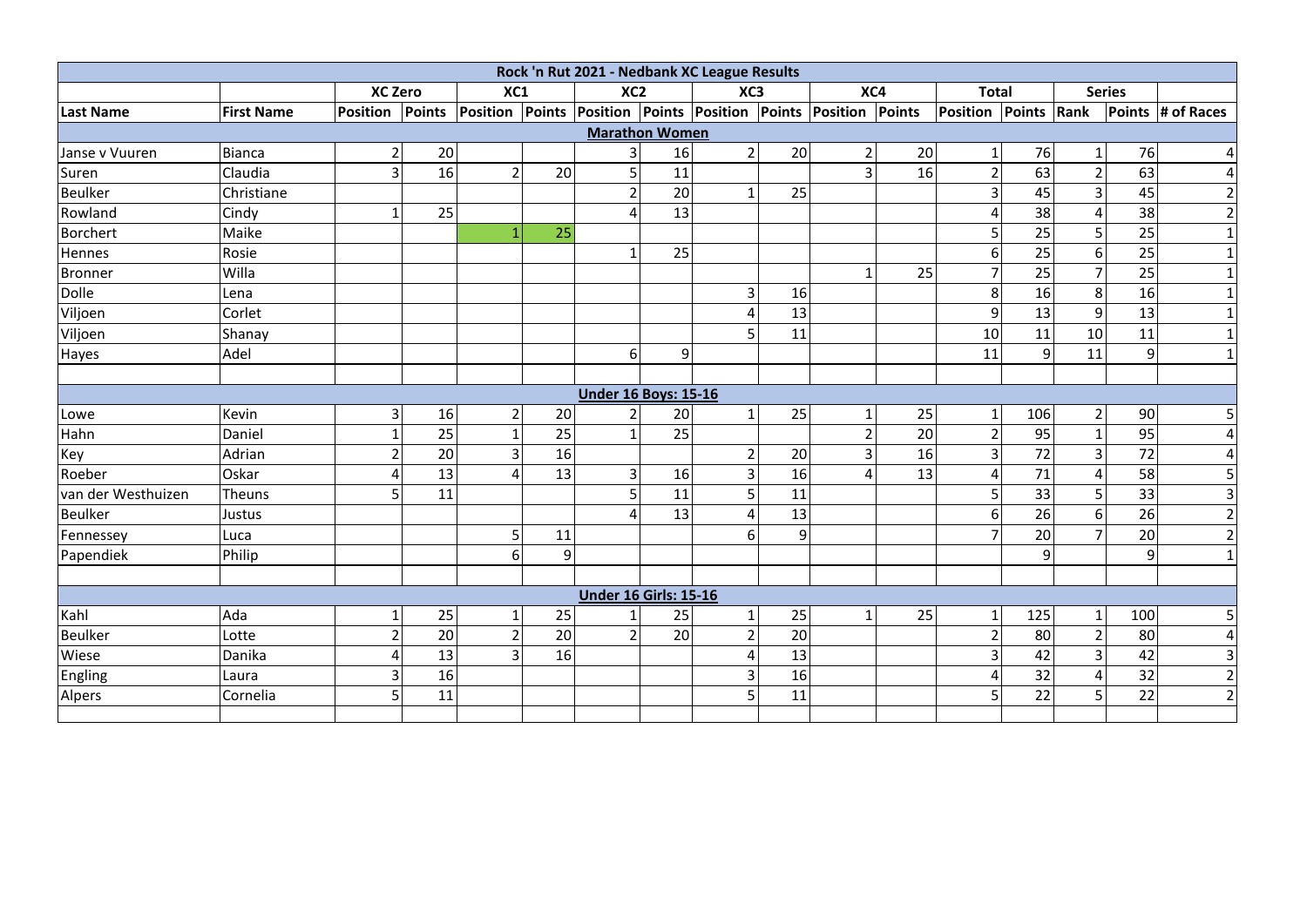| Rock 'n Rut 2021 - Nedbank XC League Results |                   |                                                                                 |                |                         |                |                              |                 |                 |    |                |                |                      |                |                         |                |                         |
|----------------------------------------------|-------------------|---------------------------------------------------------------------------------|----------------|-------------------------|----------------|------------------------------|-----------------|-----------------|----|----------------|----------------|----------------------|----------------|-------------------------|----------------|-------------------------|
|                                              |                   | <b>XC Zero</b>                                                                  |                | XC1                     |                | XC <sub>2</sub>              |                 | XC <sub>3</sub> |    | XC4            |                | <b>Total</b>         |                |                         | <b>Series</b>  |                         |
| Last Name                                    | <b>First Name</b> | Position Points Position Points Position Points Position Points Position Points |                |                         |                |                              |                 |                 |    |                |                | Position Points Rank |                |                         |                | Points # of Races       |
|                                              |                   |                                                                                 |                |                         |                | <b>Under 14 Boys: 13-14</b>  |                 |                 |    |                |                |                      |                |                         |                |                         |
| Suren                                        | Roger             | 1                                                                               | 25             | $\mathbf{1}$            | 25             | $\mathbf{1}$                 | 25              | 1               | 25 | $\mathbf{1}$   | 25             | $1\vert$             | 125            | $\mathbf{1}$            | 100            | 5                       |
| Thiel                                        | Marco             | 3                                                                               | 16             | $\overline{2}$          | 20             | $\overline{3}$               | $\overline{16}$ | $\overline{3}$  | 16 | $\overline{2}$ | 20             | $\overline{2}$       | 88             | $\overline{2}$          | 72             | 5                       |
| Lowe                                         | Sean              | 4                                                                               | 13             | 3                       | 16             | $\overline{2}$               | 20              | $\overline{2}$  | 20 | 3              | 16             | 3 <sup>1</sup>       | 85             | $\overline{3}$          | 72             | 5                       |
| Chase                                        | Nathan            | $\mathbf 2$                                                                     | 20             | $\overline{\mathbf{4}}$ | 13             |                              |                 | 4               | 13 | $\overline{4}$ | 13             | 4                    | 59             | $\overline{4}$          | 59             | 4                       |
| Lukaschik                                    | Matti             | 6                                                                               | 9              | $\overline{7}$          | $\overline{7}$ | 4                            | 13              |                 |    | 5              | 11             | 5 <sub>l</sub>       | 40             | 5                       | 40             | $\overline{4}$          |
| Alpers                                       | Walter            | 5                                                                               | 11             | 6                       | $\mathsf 9$    |                              |                 | 5 <sup>1</sup>  | 11 | $\overline{7}$ | $\overline{7}$ | 6 <sup>1</sup>       | 38             | 6                       | 38             | 4                       |
| Thiel                                        | Franco            | 7                                                                               | 7              | 8                       | 5 <sub>1</sub> | 5                            | 11              |                 |    | 8              | 5              | $\overline{7}$       | 28             | $\overline{7}$          | 28             | 4                       |
| Fick                                         | Russel            |                                                                                 |                | 5                       | 11             |                              |                 |                 |    |                |                | 8 <sup>1</sup>       | 11             | 8                       | 11             | $\mathbf{1}$            |
| Basson                                       | Marcel            | 10                                                                              | $\overline{2}$ |                         |                | 6                            | 9               |                 |    |                |                | $\overline{9}$       | 11             | 9                       | 11             | $\mathbf 2$             |
| <b>Bruys</b>                                 | Liam              |                                                                                 |                | dnf                     |                |                              |                 |                 |    | 6              | 9              | 10                   | 9              | 10                      | 9              | $\mathbf{1}$            |
| Raad                                         | Michael           | 8                                                                               | 5              | 9                       | $\overline{3}$ |                              |                 |                 |    |                |                | 11                   | 8              | 11                      | 8              | $\mathbf 2$             |
| Held                                         | Christian         | 9                                                                               | 3              |                         |                |                              |                 |                 |    |                |                | $\overline{12}$      | $\overline{3}$ | $\overline{12}$         | $\overline{3}$ | $\mathbf{1}$            |
|                                              |                   |                                                                                 |                |                         |                |                              |                 |                 |    |                |                |                      |                |                         |                |                         |
|                                              |                   |                                                                                 |                |                         |                | <b>Under 14 Girls: 13-14</b> |                 |                 |    |                |                |                      |                |                         |                |                         |
| Janse van Vuuren                             | Delsia            | $\mathbf{1}$                                                                    | 25             |                         |                | $\mathbf{1}$                 | 25              | $\mathbf{1}$    | 25 | $\mathbf{1}$   | 25             | $\mathbf{1}$         | 100            | $1\overline{ }$         | 100            | 4                       |
| Thiel                                        | Rosemarie         | 3                                                                               | 16             | $\overline{2}$          | 20             | $\mathbf 2$                  | 20              | $\overline{2}$  | 20 | $\overline{2}$ | 20             | $\overline{2}$       | 96             | $\overline{2}$          | 80             | 5                       |
| Dickerson                                    | Kylie             | $\mathbf 2$                                                                     | 20             | $\mathbf{1}$            | 25             |                              |                 | 3               | 16 |                |                | 3 <sup>1</sup>       | 61             | $\overline{\mathbf{3}}$ | 61             | 3                       |
| Lambert                                      | Marinel           | 4                                                                               | 13             | 3                       | 16             | 3                            | 16              |                 |    |                |                | $\overline{4}$       | 45             | $\overline{4}$          | 45             | $\overline{\mathbf{3}}$ |
| Badenhorst                                   | Monjuanique       | 5                                                                               | 11             | $\overline{4}$          | 13             |                              |                 |                 |    | $\overline{3}$ | 16             | 5                    | 40             | $\overline{5}$          | 40             | 3                       |
|                                              |                   |                                                                                 |                |                         |                |                              |                 |                 |    |                |                |                      |                |                         |                |                         |
|                                              |                   |                                                                                 |                |                         |                | Sprog Under 12 Boys: 11-12   |                 |                 |    |                |                |                      |                |                         |                |                         |
| Braun                                        | Julius            | 1                                                                               | 25             | $\mathbf{1}$            | 25             | $\mathbf{1}$                 | 25              | $\mathbf{1}$    | 25 | $\mathbf{1}$   | 25             | $1\vert$             | 125            | $\mathbf{1}$            | 100            | 5                       |
| Baartman                                     | Mike Jnr          | $\overline{2}$                                                                  | 20             | 3                       | 16             | $\overline{2}$               | 20              |                 |    | $\overline{2}$ | 20             | $\overline{2}$       | 76             | $\overline{2}$          | 76             | $\overline{4}$          |
| Hennes                                       | Daniel            | 6                                                                               | 9              | $\overline{\mathbf{4}}$ | 13             | $\overline{3}$               | 16              | $\overline{2}$  | 20 | 5 <sup>1</sup> | 11             | 3 <sup>1</sup>       | 69             | $\overline{\mathbf{3}}$ | 60             | 5                       |
| Steenkamp                                    | Franjo            | 4                                                                               | 13             | 6                       | 9              | 5                            | 11              | $\overline{3}$  | 16 |                |                | 4                    | 49             | $\overline{4}$          | 49             | $\overline{4}$          |
| Janse v Vuuren                               | Theodor           | 5                                                                               | 11             | 8                       | 5              | 6                            | $\mathbf{q}$    | 5               | 11 | $\overline{7}$ | $\overline{7}$ | 5                    | 43             | $\overline{5}$          | 38             | 5                       |
| Greeff                                       | Janro             |                                                                                 |                | 5                       | 11             | $\overline{4}$               | 13              |                 |    | $\overline{4}$ | 13             | $6 \mid$             | 37             | 6                       | 37             | 3                       |
| Chamberlain                                  | Henry             | 3                                                                               | 16             | $\overline{2}$          | 20             |                              |                 |                 |    |                |                | $\overline{7}$       | 36             | 7                       | 36             | $\mathbf 2$             |
| Kruger                                       | Stefan            |                                                                                 |                |                         |                |                              |                 | 4               | 13 | 3              | 16             | 8 <sup>1</sup>       | 29             | 8                       | 29             | $\overline{2}$          |
| Ahrens                                       | Cuan              |                                                                                 |                | 10                      | $\overline{2}$ | $\overline{7}$               | 7               | 6               | 9  | 6              | 9              | 9                    | 27             | $\overline{9}$          | 27             | $\overline{4}$          |
| Lowe                                         | Sebastian         |                                                                                 |                | $\overline{7}$          | $\overline{7}$ |                              |                 |                 |    |                |                | 10                   | $\overline{7}$ | 10                      | $\overline{7}$ | $\mathbf 1$             |
| McNamara                                     | Rourke            |                                                                                 |                | 9                       | $\overline{3}$ |                              |                 |                 |    |                |                | 11                   | $\overline{3}$ | 11                      | $\overline{3}$ | $\mathbf{1}$            |
|                                              |                   |                                                                                 |                |                         |                |                              |                 |                 |    |                |                |                      |                |                         |                |                         |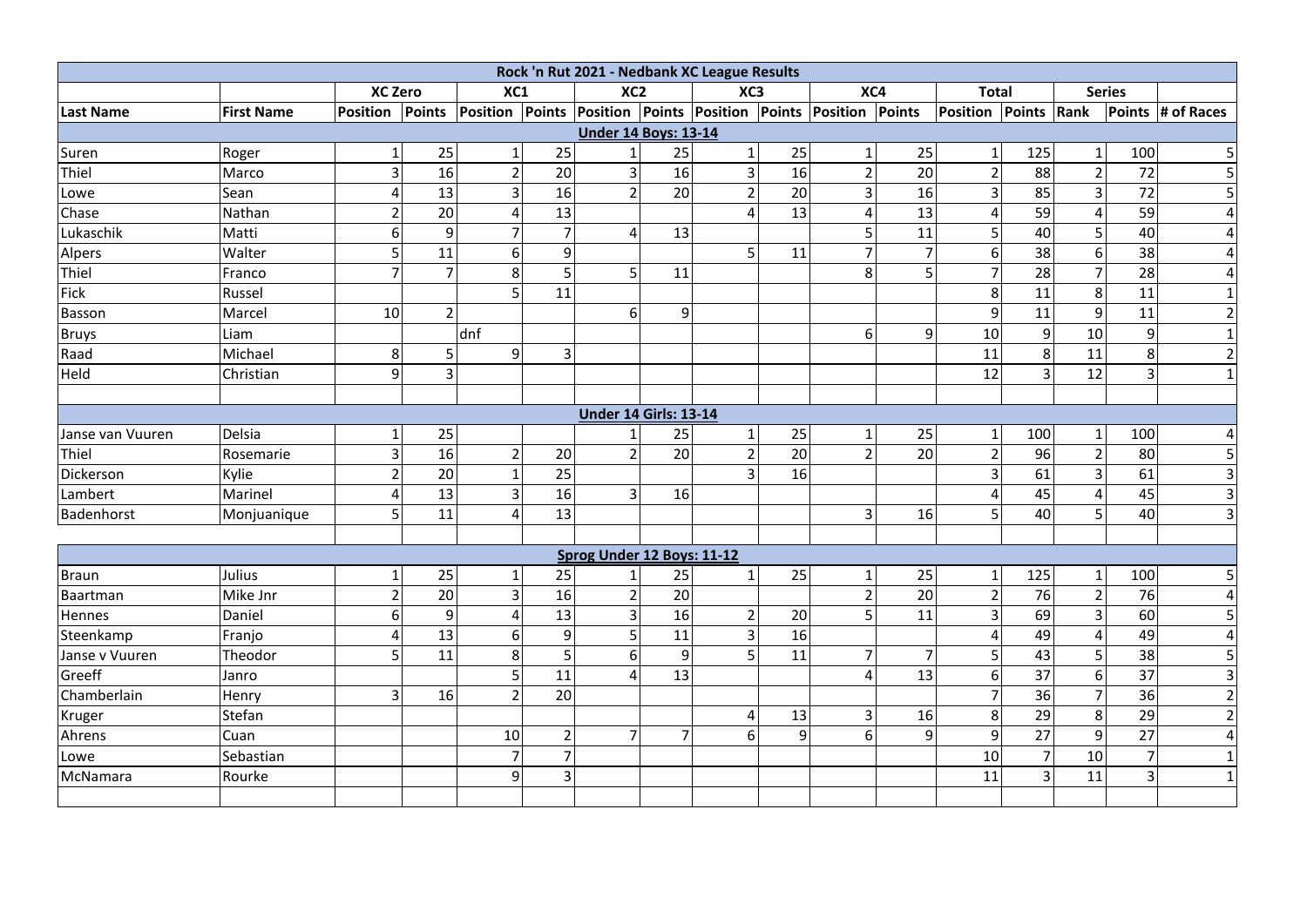|                    |                   |                 |    |                                                                 |                | Rock 'n Rut 2021 - Nedbank XC League Results |    |                |    |                         |    |                      |                  |                  |                |                   |
|--------------------|-------------------|-----------------|----|-----------------------------------------------------------------|----------------|----------------------------------------------|----|----------------|----|-------------------------|----|----------------------|------------------|------------------|----------------|-------------------|
|                    |                   | <b>XC Zero</b>  |    | XC1                                                             |                | XC <sub>2</sub>                              |    | XC3            |    | XC4                     |    | <b>Total</b>         |                  | <b>Series</b>    |                |                   |
| <b>Last Name</b>   | <b>First Name</b> | Position Points |    | Position Points Position Points Position Points Position Points |                |                                              |    |                |    |                         |    | Position Points Rank |                  |                  |                | Points # of Races |
|                    |                   |                 |    |                                                                 |                | <b>Under 12 Girls: 11-12</b>                 |    |                |    |                         |    |                      |                  |                  |                |                   |
| Cramer             | Anne              | 1               | 25 | $1\vert$                                                        | 25             | 2                                            | 20 | $\overline{2}$ | 20 | $1\vert$                | 25 | $1\vert$             | 115              | $\mathbf{1}$     | 95             | 5                 |
| Suren              | Nicole            | $\overline{2}$  | 20 | $\overline{2}$                                                  | 20             | $\mathbf{1}$                                 | 25 |                | 25 | $\overline{2}$          | 20 | $\overline{2}$       | 110              | $\overline{2}$   | 90             | 5                 |
| Kahl               | Anke              | Δ               | 13 | $\overline{3}$                                                  | 16             | 4                                            | 13 |                | 13 | $\overline{\mathbf{3}}$ | 16 | $\overline{3}$       | 71               | $\overline{3}$   | 58             | 5                 |
| Meyer              | Xane              | 3               | 16 |                                                                 |                | 3                                            | 16 | 3              | 16 |                         |    |                      | 48               |                  | 48             | 3                 |
| Mukete             | Triniti           |                 |    | $\Delta$                                                        | 13             |                                              |    |                |    |                         |    |                      | 13               | 5                | 13             | $\mathbf 1$       |
|                    |                   |                 |    |                                                                 |                |                                              |    |                |    |                         |    |                      |                  |                  |                |                   |
|                    |                   |                 |    |                                                                 |                | Nipper U 10 Boys: 10 and younger             |    |                |    |                         |    |                      |                  |                  |                |                   |
| Chase              | Micah             | 1               | 25 | $\mathbf{1}$                                                    | 25             |                                              | 25 |                | 25 | 1                       | 25 | $1\overline{ }$      | 125              |                  | 100            | 5                 |
| Ahrens             | York              |                 |    | $\overline{2}$                                                  | 20             | $\overline{3}$                               | 16 | $\overline{2}$ | 20 | $\overline{3}$          | 16 | $\overline{2}$       | 72               | $\overline{2}$   | 72             | $\overline{4}$    |
| Lambert            | JP                | Δ               | 13 | 3                                                               | 16             | 5                                            | 11 | 5              | 11 | 4                       | 13 | $\vert$ 3            | 64               | $\overline{3}$   | 53             | 5                 |
| Coomer             | Luke              | 3               |    | $16$ dnf                                                        |                | 4                                            | 13 |                |    | $\overline{2}$          | 20 | 4                    | 49               | 4                | 49             | $\overline{3}$    |
| Nell               | Christo           | $\mathfrak z$   | 20 |                                                                 |                | $\overline{2}$                               | 20 |                |    |                         |    | 5 <sup>1</sup>       | 40               | 5                | 40             | $\overline{2}$    |
| Baartman           | Mike Hendrik      | 5               | 11 | 4                                                               | 13             | 6                                            | 9  |                |    |                         |    | $6\vert$             | 33               | $6 \overline{6}$ | 33             | $\overline{3}$    |
| <b>Brand</b>       | Liam              | 6               | 9  | 5                                                               | 11             | 9                                            |    |                |    |                         |    | $\overline{7}$       | 23               | $\overline{7}$   | 23             | $\overline{3}$    |
| Badenhorst         | Lehan             | dnf             |    | 9                                                               | 3 <sup>1</sup> | 8                                            | 5  |                |    | 5                       | 11 | 8 <sup>1</sup>       | 19               | 8                | 19             | $\overline{3}$    |
| Allen              | Arthur            |                 |    | 6                                                               | $\overline{9}$ | $\overline{7}$                               |    |                |    |                         |    | $\overline{9}$       | 16               | $\overline{9}$   | 16             | $\overline{2}$    |
| Haigan             | Max               |                 |    |                                                                 |                |                                              |    | 3              | 16 |                         |    | 10                   | 16               | 10               | 16             |                   |
| Haigan             | Cody              |                 |    |                                                                 |                |                                              |    |                | 13 |                         |    | 11                   | 13               | 11               | 13             | -1                |
| Fussel             | Luke              |                 |    |                                                                 |                |                                              |    |                | 9  |                         |    | 12                   | $\boldsymbol{9}$ | 12               | $\overline{9}$ |                   |
| Greef              | Leander           |                 |    | $\overline{7}$                                                  | $\overline{7}$ |                                              |    |                |    |                         |    | 13                   | $\overline{7}$   | 13               | $\overline{7}$ |                   |
| Mukete             | Mikeson           |                 |    | 8                                                               |                |                                              |    |                |    |                         |    | 14                   | 5                | 14               | 5              |                   |
|                    |                   |                 |    |                                                                 |                |                                              |    |                |    |                         |    |                      |                  |                  |                |                   |
|                    |                   |                 |    |                                                                 |                | <b>Sprogs Girls: 10 and younger</b>          |    |                |    |                         |    |                      |                  |                  |                |                   |
| van der Westhuizen | Cari              |                 |    | $\overline{2}$                                                  | 20             | 3                                            | 16 | 1              | 25 |                         |    | $1\vert$             | 61               |                  | 61             | $\mathbf{3}$      |
| Volschenk          | Qara              |                 |    | $\mathbf{1}$                                                    | 25             | $\mathbf{1}$                                 | 25 |                |    |                         |    | 2                    | 50               | $\overline{2}$   | 50             | $\overline{2}$    |
| de Beer            | Joandri           |                 |    |                                                                 |                | $\overline{2}$                               | 20 |                |    |                         |    | $\overline{3}$       | 20               | $\overline{3}$   | 20             | $\mathbf{1}$      |
| Papendiek          | Helen             |                 |    | 3                                                               | 16             |                                              |    |                |    |                         |    |                      | 16               | 4                | 16             | $\mathbf 1$       |
| Schuette           | Mieke             |                 |    | 4                                                               | 13             |                                              |    |                |    |                         |    |                      | 13               | 5                | 13             | $\mathbf 1$       |